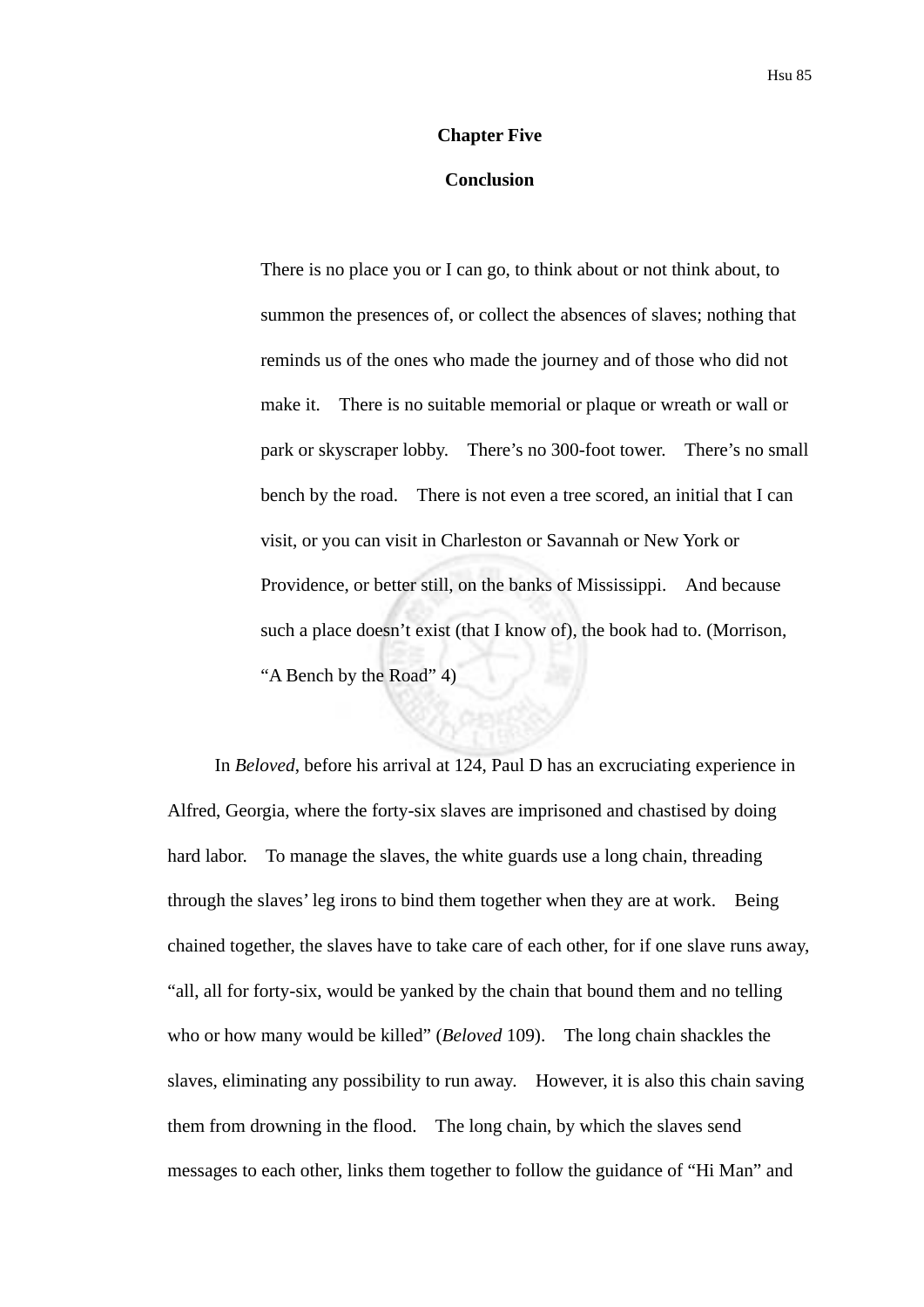to find the way out of mud (*Beloved* 110). After reading the novel, readers may discern that "the chain" binding the slaves in Alfred symbolizes "the history of slavery" which binds African Americans, connecting them like an invisible yet unbreakable chain. The traumatic memory of slavery is not only individual but collective; African Americans share these collective memories because most of their ancestors, as slaves, had been shipped from Africa to America and had experienced the same atrocities in slavery. Moreover, as Morrison says in the prologue of this chapter, there is no place built or named to remind people of the history of slavery and the slaves dying in the atrocities. Therefore, Morrison writes the novel to "recover the silenced voices and experiences of African Americans" (Vickroy 173). Morrison considers her novels as the "literary archeology" ("The Site" 112), by which the author "bring[s] to consciousness what has been repressed and sealed off" (Matus 30). By writing *Beloved*, Morrison intends to reconnect the past with the present, to remind African Americans not to neglect "the chain" binding them, and to transmit their collective memories of slavery to the next generation.

The story of *Beloved* is constructed from the characters' traumatic experiences in slavery. However, the task of reconstructing the stories of slavery "is far from being easy or complete" (Harding and Martin 163) because such stories are full of traumatic memory which is unspeakable and "often neglected or suppressed by mainstream culture" (Vickroy 172). Recognizing the difficulty in representing the unspeakable trauma, Morrison gives up narrating the story of *Beloved* in a linear, explicit way; instead, she adopts various narrative strategies to create an intricate narrative integrating the features of traumatic memory and trauma narrative. In doing so, Morrison creates the narrative of "testimony" by which the author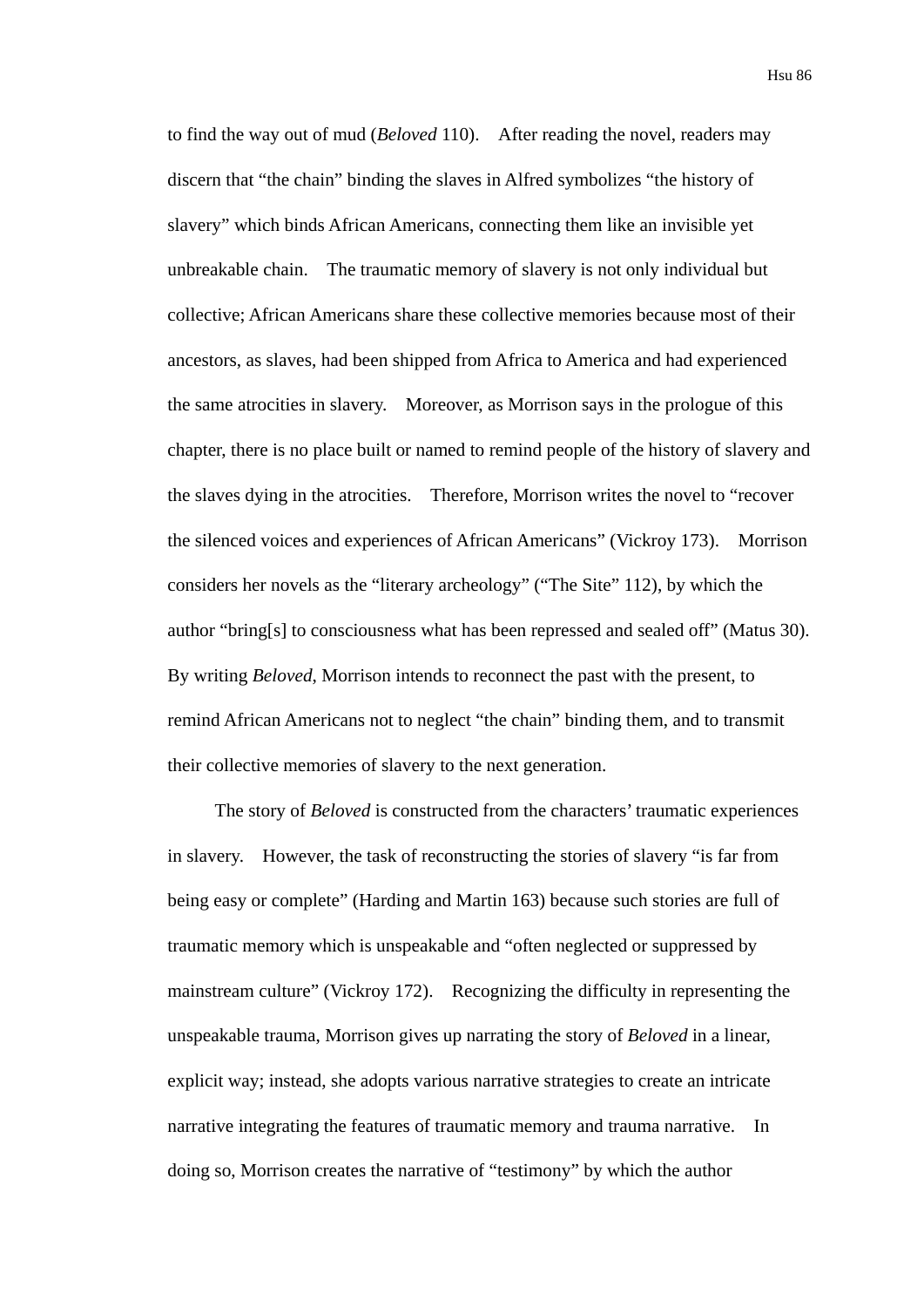Hsu 87

successfully guides the reader to grasp the cruelty of slavery and the characters' incommunicable feelings of being traumatized. Noticing Morrison's laying stress on traumatic memory and trauma narrative in her writing, the thesis explores the intricate narrative of *Beloved* by means of the psychoanalytic approach, adopting Freud and Herman's theories to analyze how Morrison interrelates memory, trauma, trauma narrative, and trauma healing in the novel.

In order to clarify the interrelation between memory, trauma, and trauma narrative in *Beloved*, the discussion of the thesis begins with the definition of memory and trauma. As discussed in Chapter Two, memory is not merely a capacity to remember things; it constructs who we are, for it is a "vehicle" by which "the embodied self situates itself in the present by reference to its unique past" (Prager 81-82). Through the operation of "narrative memory," the subject narrates her/his experiences, giving them meanings and assimilating them into her/his personal history. While narrative memory helps the subject to build a system of memory and one's mental health is maintained by this unified system, trauma is formed when the subject cannot respond adequately to accidents or atrocities which occur unexpectedly with overwhelming power. In *Beloved*, the characters are traumatized by the atrocities in slavery. Sethe and other slaves are sold, exchanged, raped, abused, and humiliated by the white masters. Being traumatized, the slaves are paralyzed with terror, losing the ability to integrate traumatic memory into their memory system. As a result, traumatic memory, unlike narrative memory, cannot be assimilated into the characters' personal histories. Moreover, for Sethe and other traumatized characters, traumatic memory is unspeakable. Unwilling to confront their painful experiences, the characters repress traumatic memory in the unconscious, showing reluctance to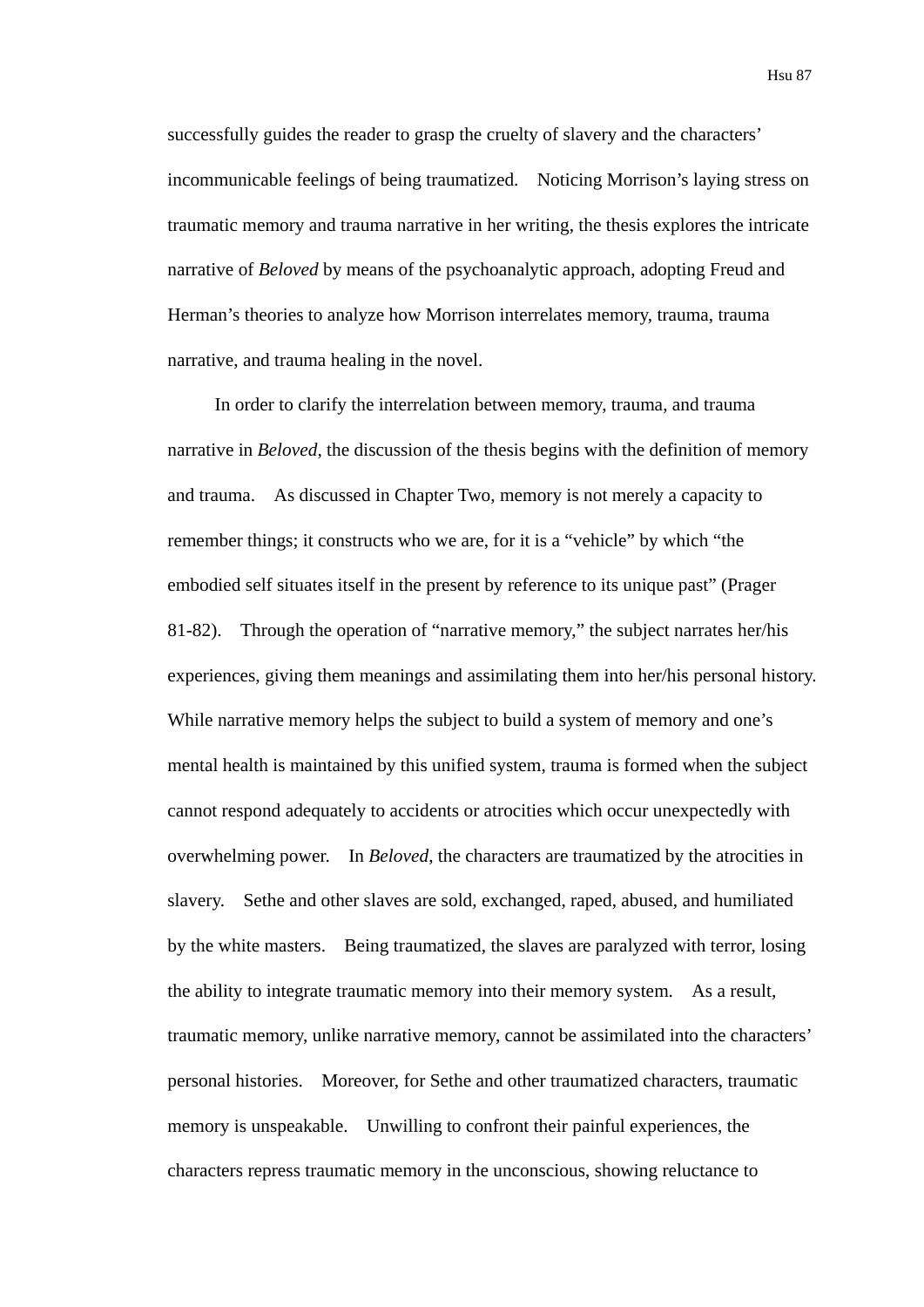recount it. Sethe evades telling Paul D the truth of Beloved's death and Paul D hides his traumatic experiences in "that tobacco tin buried in his chest" (*Beloved* 72). In addition, the characters cannot fully convey in words her/his feelings of being traumatized. Therefore, for the listener, trauma narrative is fragmented and unintelligible, like the three women's monologues in 124 which Stamp Paid hears but cannot understand.

Since traumatic memory is unspeakable, readers may question how Morrison reconstructs the story of trauma in *Beloved*. As discussed in Chapter Three, narrating Sethe and other characters' stories in a linear, explicit way may directly inform the reader what happens. However, such a narrative cannot represent the horrors of slavery and the characters' helplessness of being traumatized. To represent the unspeakable trauma, Morrison skillfully narrates the stories in *Beloved* with the characteristics of traumatic memory and trauma narrative. At first, Morrison sets up the scene of Beloved's appearance as the "involuntary memory" by which Sethe's repressed memories are evoked. After the repressed memories have been brought back to consciousness, the traumatized characters begin to narrate their stories of trauma. However, the characters' trauma narrative evades reporting the center of their traumatic experiences. When Sethe recounts her memories of Beloved's death, she circles in the kitchen. Her movement corresponds to her trauma narrative which also proceeds in a circling style. Morrison also manipulates the time arrangement in the narrative of *Beloved* to imitate the "deferred action" in trauma. The "*in medias res* opening" of the novel forces the reader to reconstruct the characters' stories as the traumatized subject belatedly recognizes the event as traumatic. The time arrangement in the narrative of *Beloved* also manifests the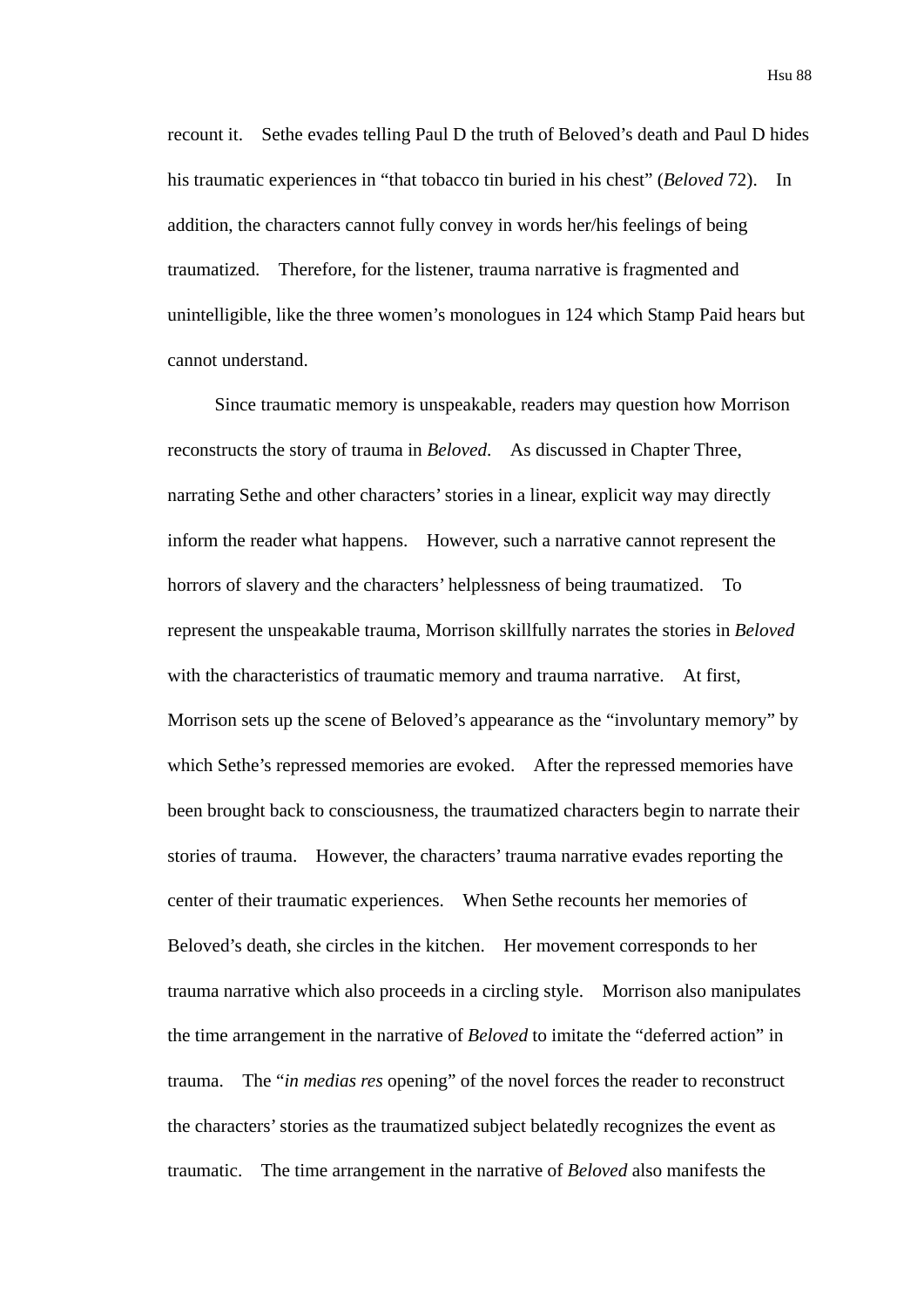Hsu 89

disorder of tense in the traumatized characters' lives, in which the present is intertwined with the past. Moreover, Morrison adopts the symbolic language in the character's trauma narrative in order to convey their incommunicable feelings of being traumatized.

The above discussion focuses on how to represent the unspeakable trauma in accordance with the characteristics of trauma narrative. In Chapter Four, the thesis turns to discuss the function of trauma narrative in terms of trauma healing. For the traumatized characters, trauma healing is necessary since repression cannot effectively rid the traumatized subject of traumatic memory. Traumatic memory is indelible and, without trauma healing, the characters live in isolation with endless sorrow. Moreover, Sethe and other characters' refusals to narrate their traumatic experiences impede the participation of the other in trauma healing. For Sethe, Beloved's return brings her the opportunity to deal with her trauma. However, Beloved's return as "repetition compulsion" does not heal Sethe's trauma. Although Sethe tries to explain to Beloved why she has to kill her, the unforgiving daughter does not understand. Without the participation of the other, Sethe's negotiation with Beloved/trauma reaches an impasse and, instead of being free from the trauma, Sethe is trapped in her traumatic memory. For the traumatized characters, "acting out" is another approach to deal with the trauma without the participation of the other. Beloved's strangling her mother in the Clearing is her acting out by which she reenacts the traumatic moment, reversing the role and acting the perpetrator. Sethe's acting out derives from Beloved's refusal to communicate. Unable to make Beloved understand the motive of her infanticide, Seth has no choice but to reenact the traumatic moment. She mistakes Mr. Bodwin for schoolteacher, assuming that